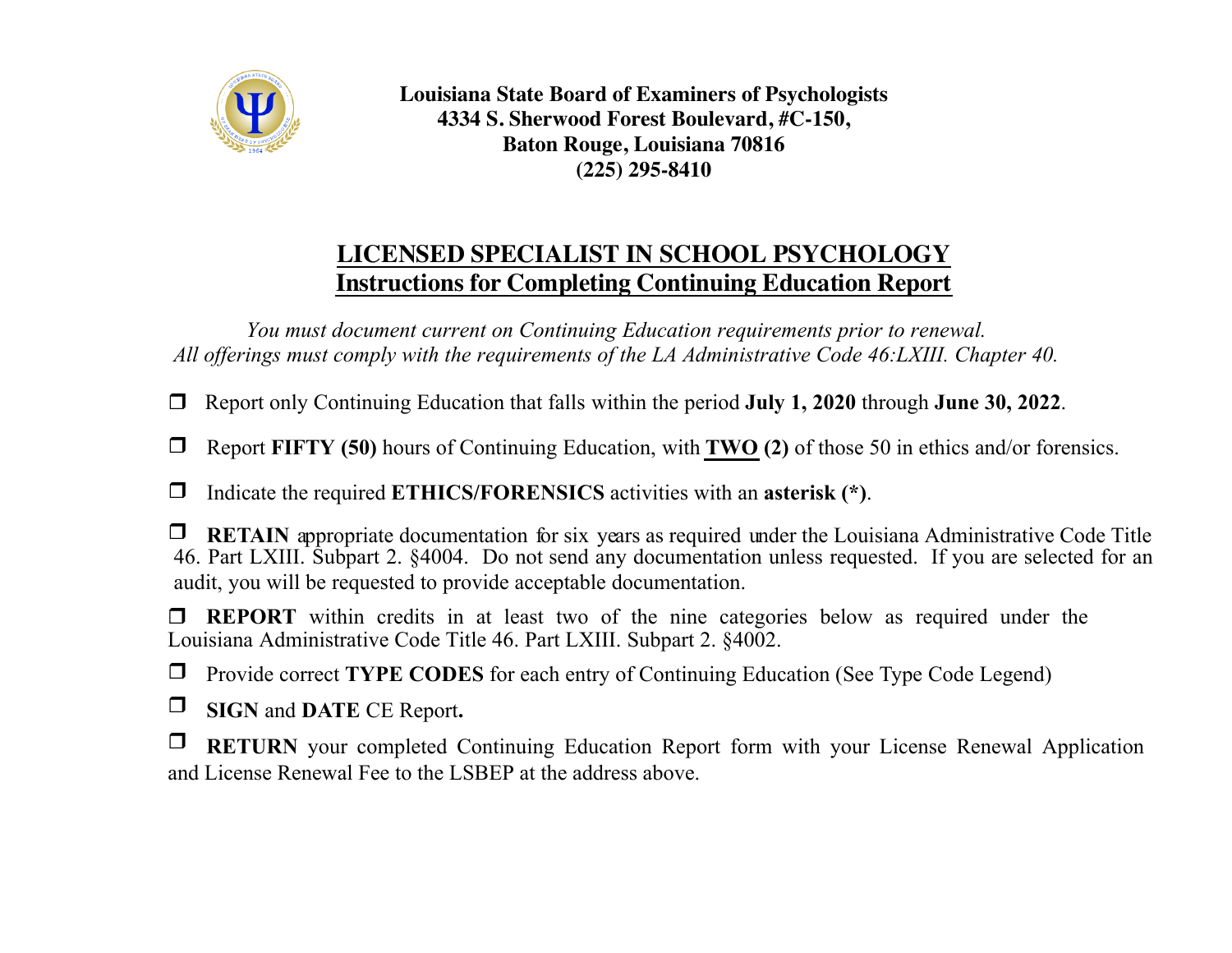## **CATEGORY SUMMARY/TYPE CODE LEGEND:**

| <b>TYPE</b>            | <b>ACTIVITY</b>                                             | <b>CREDIT CONVERSIONS/LIMITATIONS</b>                                                                                                                                                                                     |  |  |  |  |
|------------------------|-------------------------------------------------------------|---------------------------------------------------------------------------------------------------------------------------------------------------------------------------------------------------------------------------|--|--|--|--|
| <b>CODE</b>            |                                                             |                                                                                                                                                                                                                           |  |  |  |  |
| W                      | <b>Workshop, Conferences,</b><br><b>In Service Training</b> | 1 hour = 1 credit                                                                                                                                                                                                         |  |  |  |  |
| <b>CUC</b>             | <b>College and University</b>                               | one semester hour—15 credits (e.g., 3 credit course = 45 credits);                                                                                                                                                        |  |  |  |  |
|                        | <b>Coursework</b>                                           | one quarter hour—10 credits                                                                                                                                                                                               |  |  |  |  |
| T                      | <b>Training and In-service</b>                              | Credit may be claimed once for development and presentation of new workshops or in-service training                                                                                                                       |  |  |  |  |
|                        | <b>Activities</b>                                           | activities; one hour of participation—1 hour = 1 credit; maximum 30 credits                                                                                                                                               |  |  |  |  |
| $\mathbf C$            | <b>Research and</b>                                         | empirical research—up to 10 credits per project; professional publication—up to 5 credits per project;                                                                                                                    |  |  |  |  |
|                        | <b>Publications</b>                                         | maximum credit—25 credits total                                                                                                                                                                                           |  |  |  |  |
| <b>SGC</b>             | <b>Supervision of Graduate</b>                              | Field supervisors of school psychology interns should consider the extent to which this activity leads to                                                                                                                 |  |  |  |  |
|                        | <b>Students</b>                                             | professional growth on the part of the supervisor: supervision of one intern for one academic year—up to 10                                                                                                               |  |  |  |  |
|                        |                                                             | credits; supervision of one practicum student per semester—up to 5 credits; maximum credit—20 CPD                                                                                                                         |  |  |  |  |
|                        |                                                             | credits                                                                                                                                                                                                                   |  |  |  |  |
| <b>SE</b>              | <b>Supervised Experience</b>                                | Supervised experiences that lead to professional growth and new knowledge and skills and occur as part of a                                                                                                               |  |  |  |  |
|                        |                                                             | planned and sequential program on the job or in settings outside the licensed specialist in school<br>psychology's regular job setting: one hour per month—up to 10 credits; two hours per month—up to 20                 |  |  |  |  |
|                        |                                                             | credits; maximum credits-20 CPD credits                                                                                                                                                                                   |  |  |  |  |
| <b>PPE</b>             | Program                                                     | Credit for program planning and evaluation may be claimed when planning, implementing, and evaluating a                                                                                                                   |  |  |  |  |
|                        | <b>Planning/Evaluation</b>                                  | new program, but not for maintenance and evaluation of an ongoing program: one hour of participation-1                                                                                                                    |  |  |  |  |
|                        |                                                             | credit; maximum credits—maximum of 25 CPD credits                                                                                                                                                                         |  |  |  |  |
| $\overline{\text{SS}}$ | <b>Self-Study</b>                                           | Formal structured programs are self-study programs developed and published to provide training in specific                                                                                                                |  |  |  |  |
|                        |                                                             | knowledge or skill areas, including, for example, NASP online modules. A test is typically given at the end                                                                                                               |  |  |  |  |
|                        |                                                             | of the program and often a certificate of completion is issued. This could also include a course taken on the                                                                                                             |  |  |  |  |
|                        |                                                             | Internet; OR                                                                                                                                                                                                              |  |  |  |  |
|                        |                                                             | Informal self-study involves systematically studying a topic of interest by reviewing the literature and<br>becoming familiar with the available resources. Included in this category are the reading of books, journals, |  |  |  |  |
|                        |                                                             | and manuals:                                                                                                                                                                                                              |  |  |  |  |
|                        |                                                             | one hour of participation in either type—1 credit; maximum credits—25 credits                                                                                                                                             |  |  |  |  |
| PO                     | <b>Professional</b>                                         | Holding a position in a local, state, or national professional school psychology organization: officer, board                                                                                                             |  |  |  |  |
|                        | Organization                                                | position, committee chair—5 CPD credits per position; maximum credit—a maximum of 5 credits are                                                                                                                           |  |  |  |  |
|                        | Leadership                                                  | allowed every two years                                                                                                                                                                                                   |  |  |  |  |